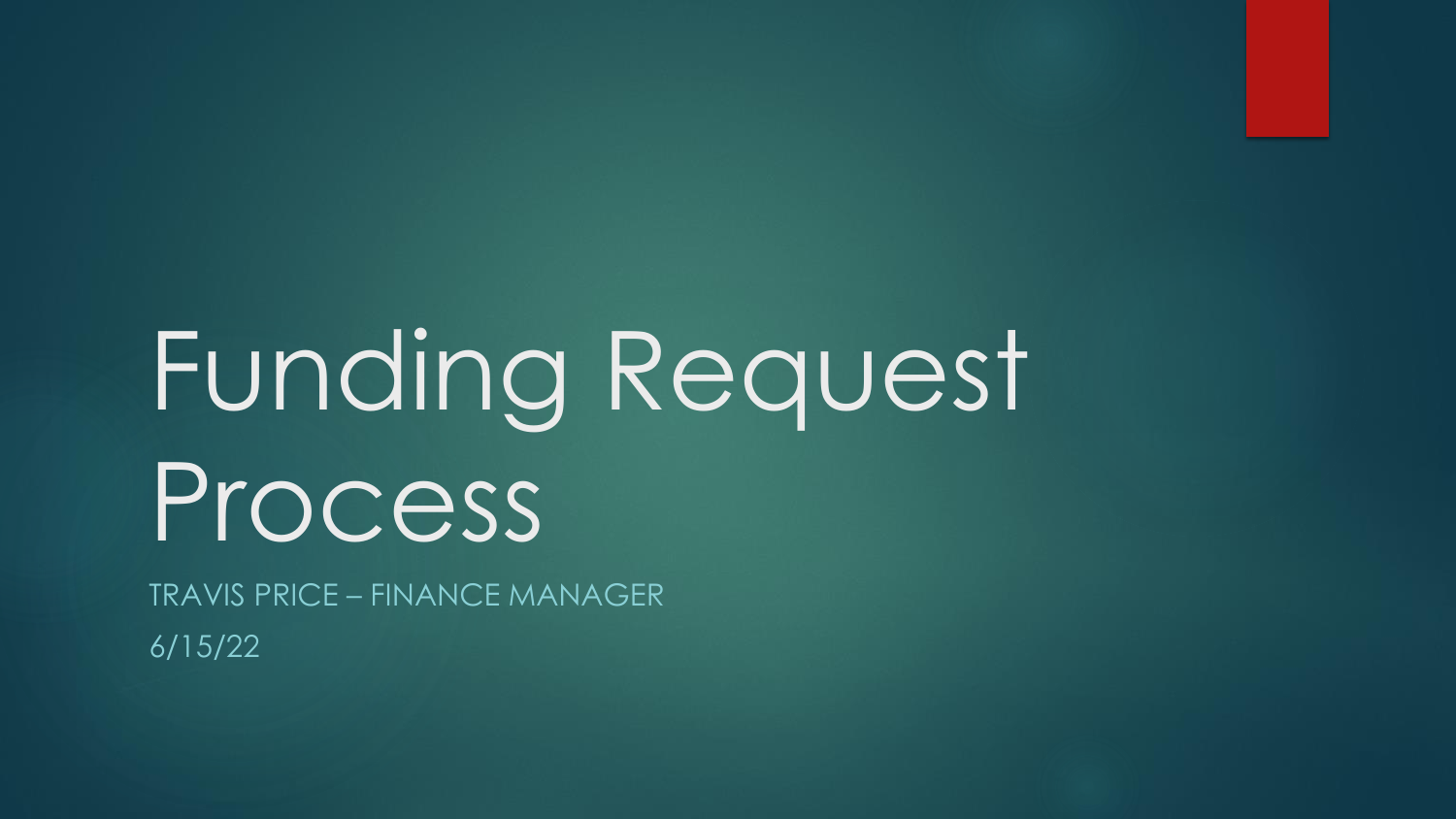# Aging Funding Notes

GOYFF serves as the Fiscal Agent for and provides for the administration of the Aging Council

- ► Funding is split into 3 categories
	- Federal 75%
	- $\blacktriangleright$  State 25%
	- ▶ Donations One time usage
- Funding is used for Staffing and Admin expenses as well as contracted expenses, events or sponsorships recommended by the Council.
- Any expenses must follow State and Federal regulations as well as GOYFF policies and procedures.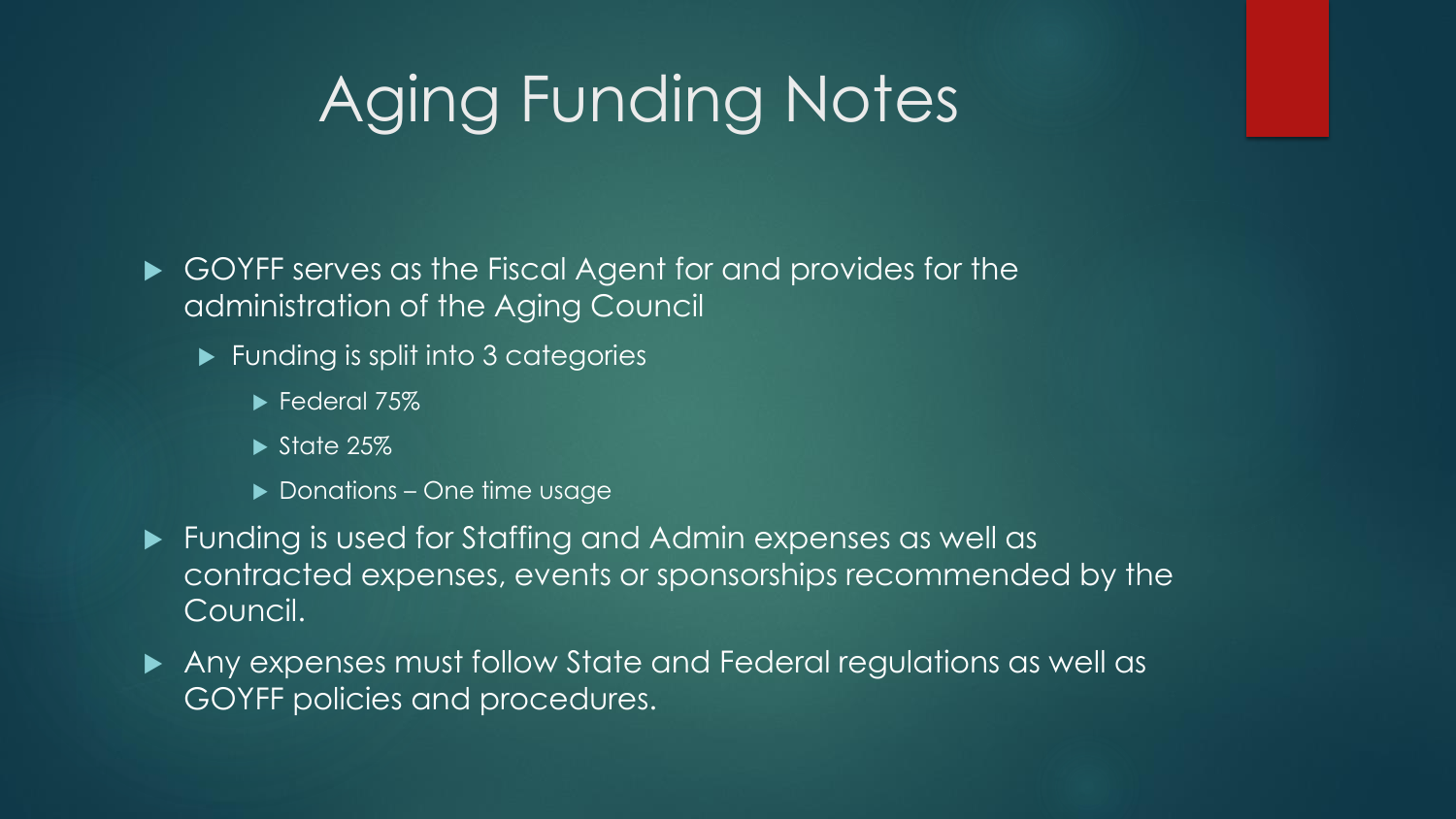### Categories of Expenses

#### ▶ Vendor Expenses

- ▶ Is service or good on an existing statewide contract?
- If no state-wide contract, is expense less than \$10,000?
- If greater than \$10,000 Request for Quotes ("RFQ") is required.
- Grant Expenses
	- ▶ Formal solicitation process ("RFGA") is required regardless of size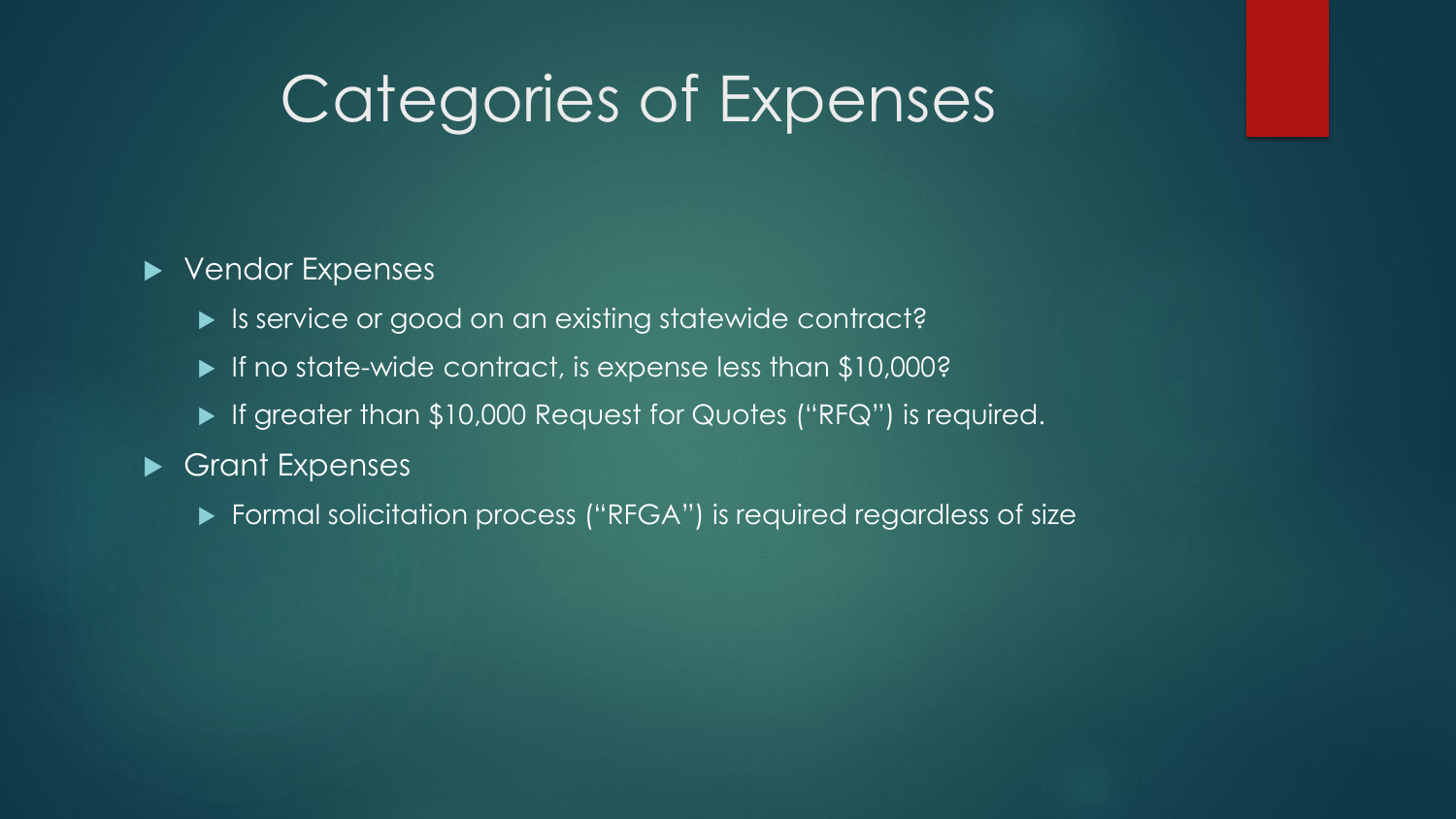### GOYFF Expense Request Process

- 1. GOYFF Staff inquires/researches need to determine if statewide vendors exist
- 2. GOYFF Staff completes a Purchase Order Request Form or Contract Request Form and submits to Accounting/Procurement Office.
- 3. Accounting/Procurement Office verifies contract and either prepares and routes Purchase Order or Contract for formal approval and obligation.
- 4. After PO/Contract is signed, GOYFF Staff receives copy giving them approval to place order.